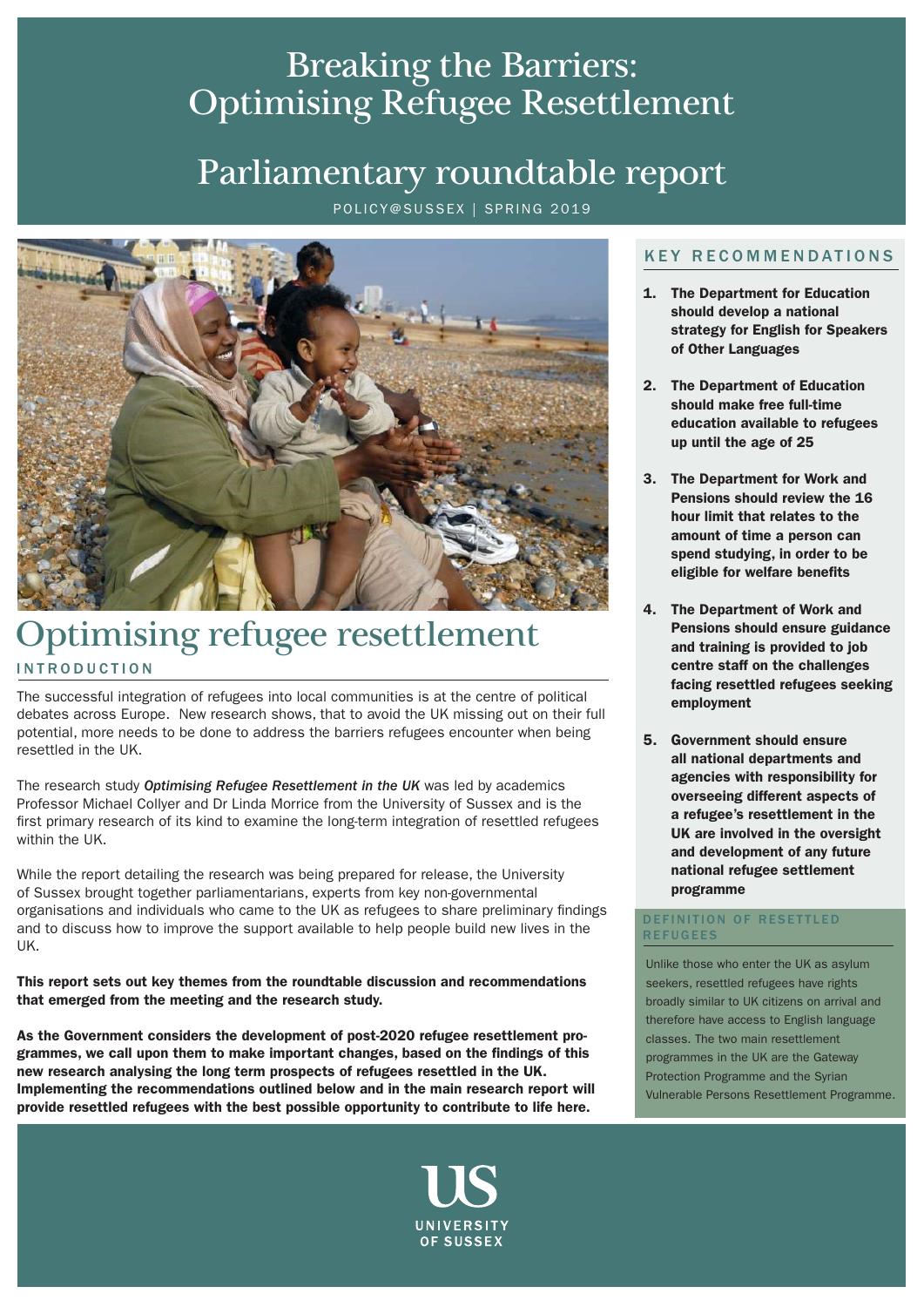## Summary of roundtable discussions

#### THE IMPORTANCE OF THE OPPORTUNITY TO LEARN AND SPEAK ENGLISH

The roundtable panel highlighted that providing English language skills to refugees was crucial to all other aspects of a refugee's integration. A resettled refugee from Kenya, told the panel that when she arrived in the UK her English was very limited; she felt language was the most important aspect of support for refugees, because with good language skills you could integrate with other people.

The study, *Optimising Refugee Resettlement in the UK*, confirms that if a refugee has good language skills during the initial period after their arrival, they are more likely to interact with other members of the community and to secure employment, with benefits for their overall wellbeing.<sup>1</sup>

However increased contact with English speakers alone was not found to help resettled refugees improve their English language skills in the longer term. Only with good quality language provision can this be achieved. The study also found that early entry into jobs that do not require language skills did not provide refugees with the opportunity to improve their English and did not lead to social mobility. This finding was reiterated by one of the resettled refugees attending the roundtable meeting, who agreed it is difficult for refugees to develop their English language skills at work.

"You can't have a good integration when you don't have a good communication." Jacques, 43, male, Congolese

The research study highlights variations in English for Speakers of Other Languages (ESOL) classes provided for refugees and the barriers they can face in undertaking these courses. The study warns that if refugees don't have access to intensive language support upon their arrival in the UK, they risk facing long- term social exclusion. Roundtable participants stressed the need to improve ESOL provision for resettled refugees, to maximize the potential to build their new lives in the UK.

#### THE LACK OF SECONDARY AND TERTIARY EDUCATION OPPORTUNITIES

Participants discussed how the successful integration of young refugees aged 13-24 is particularly problematic, with their aspirations to receive an education not recognised or met. The research study found that of those resettled refugees who arrived in the UK between the ages of 19 and 24, over two-thirds (69%) received either no education, or only received English language classes. Only 31% of resettled refugees in this age group received some kind of formal UK education.<sup>2</sup>

#### "I felt I had to choose between an education and receiving job seeker's allowance" Roundtable participant

One resettled refugee, who came from the Democratic Republic of Congo and arrived in Norwich at the age of 21, explained to participants that he felt the authorities overlooked the fact young refugees may want to study.

He described how he wanted to learn more than just English language skills when he first came to the UK. He enrolled to study an Access to Higher Education course and Maths and English GCSEs, but subsequently found this exceeded the 16 hours of study a week he was permitted to do whilst claiming benefits. In order to go to university he needed these qualifications, but with no family support he was dependent on benefits, resulting in a catch-22 situation and undermining his ability to access the education and skills necessary for him to make the most of his new life in the UK.

The research study highlights that as young resettled refugees aged over 18 are not entitled to free education, it is difficult for them to gain skills and qualifications that could help them secure sustainable long-term employment . As a result, they can become trapped in low- income jobs, precarious employment, or may need to rely on benefits to survive.

Roundtable participants highlighted the need to address this trap, in order to give young refugees the opportunity to fulfil their full potential and to contribute to society in the UK over the course of their lives.

"If you don't speak English it's hard to get a job, it's hard to communicate to people. The only thing you can apply for is cleaning and that kind of job, and that will never change your life." *Aaron, 28, male, Ethiopian* 



Yared Asfan Teferi (pictured left) was a former high court judge in Ethiopia and fled his home country with his family as a result of community tensions. Having lived in a Kenyan refugee camp for a number of years, Yared and his family were selected to be resettled in the UK under the Government's Gateway Protection Programme.

When Yared arrived in the UK in 2006, he struggled to get a job. As his legal experience is not recognised in the UK, Yared has subsequently ended up working as a traffic warden in Brighton. He dreams of being a human rights lawyer, but has been unable to achieve this due to the need to continue working in his existing job in order to support his family financially.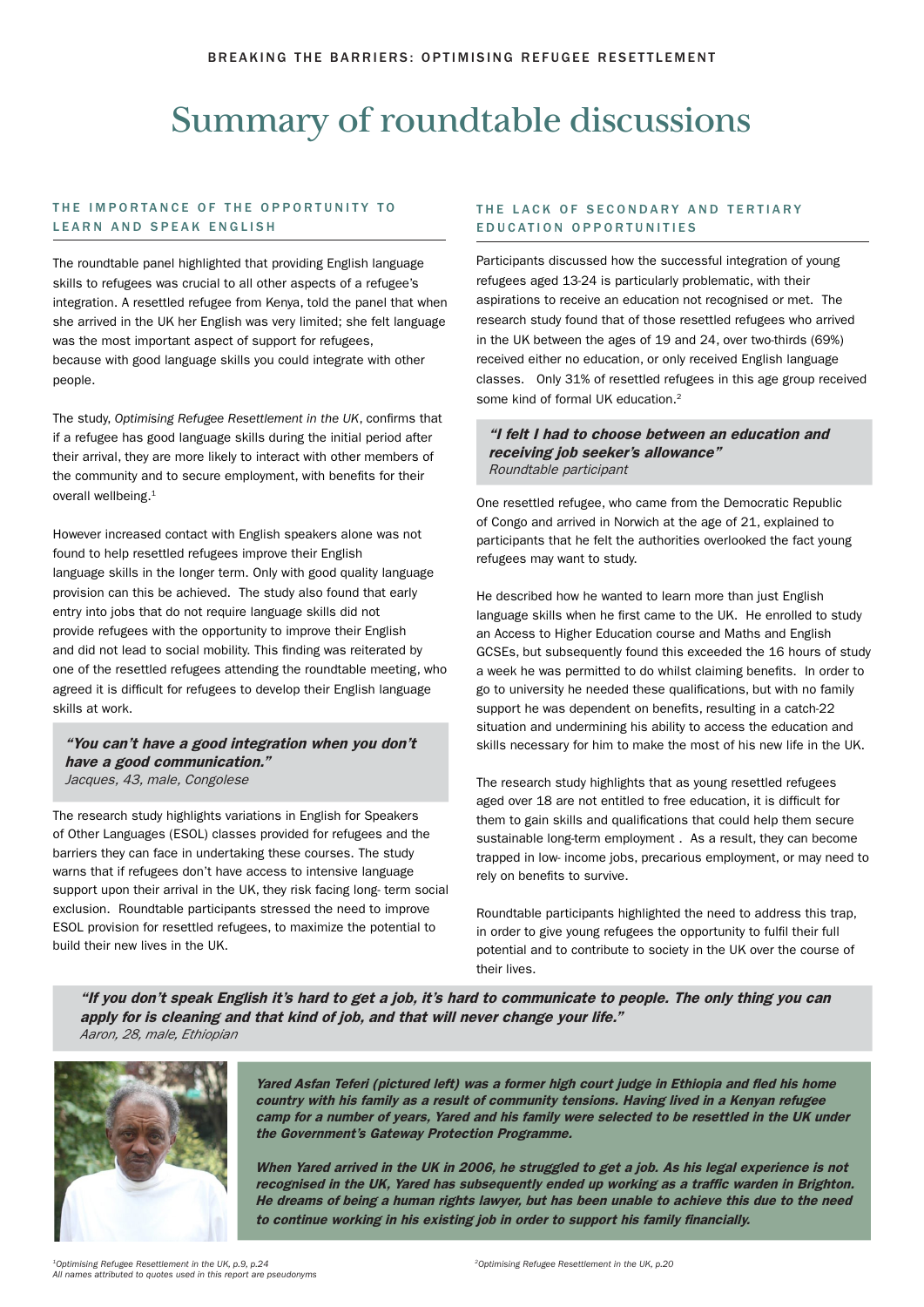# Summary of roundtable discussions

#### CHALLENGES TO GAINING APPROPRIATE EMPLOYMENT

One resettled refugee told the roundtable about the challenges he faced as a result of his existing qualifications not being recognised by employers in the UK. Having served as a high court judge in his home country of Ethiopia, he ended up working as a traffic warden in Brighton for ten years and felt he was 'stuck' in the role due to the lack of other long-term job opportunities and the need to support his family financially.

Four years or more after their arrival in the UK, resettled refugees are employed at less than half the rate of the rest of the population. Optimising Refugee Resettlement in the UK (p.9)

Sussex academics shared with participants how their research had demonstrated that the most significant barriers to employment for resettled refugees were the lack of recognition of their existing qualifications and their English language skills.

"To change it's hard. …..I want to continue my education. But if I continue my education, I have to stop this job. So, from where do I get money? Who is going to help me and my wife? It is not easy, it is not easy." Negasi, 47, male, Ethiopian

The number of resettled refugees working in the same profession or sector they did prior to coming to the UK is subsequently very low. Only 3 out of 114 resettled refugees interviewed about their work had found employment in the same sector they had been working in before their resettlement.<sup>4</sup> The research study also found employment is directly related to a resettled refugee's level of education on arrival. Only 2.7% of those who arrived in the UK with no formal education were employed five years later. Of those who arrived in the UK with university-level qualifications, only 41.2% had a job five years later, but almost never one which correlating to their qualifications.<sup>5</sup> The ability of job centre staff to understand and

"When you come from camp they put too much pressure to work. Even ESOL is hard for us to study. If you are working, what time you are going to ESOL?"

Amadi, 28, male, Ethiopian

respond to the distinct needs of resettled refugees was discussed by roundtable participants, who highlighted more training for staff was needed.

The roundtable heard job centre staff often expected resettled refugees to get a job quickly. Participants identified that this has led to a cycle where refugees undertake entry-level roles which require little English and provide no potential for progression. This often

"I am still on benefit now. Trying to find work. It's very, very, very hard… You find work maybe cleaners job, it's less than 20 hours a week. You cannot save money, still pay bills. …. It gives me stress all the time. I feel stress." Hussein, 27, male, Ethiopian

comes at the expense of refugees developing their language skills and undertaking education and training that could help them secure sustainable, long-term employment.

One of the resettled refugees described to the roundtable the difficulties he faced in only being offered temporary work. The research study concurs that, despite the determination and persistence of resettled refugees to find stable employment, the majority of them are only able to access low-paid, insecure, casual work. This often involves anti-social hours and zero-hour contracts. After an average of six years living in the UK, only 12 out of 280 resettled refugees interviewed had secured full-time employment.6

"I have done a lot of different jobs, but temporary only. But I would be happy to find a full-time job, a permanent one, but that is difficult." Rachel, 21, female, Congolese

#### A HOLISTIC AND COORDINATED APPROACH TO REFUGEE RESETTLEMENT

The need to ensure relevant government departments and agencies are involved in the oversight and delivery of support for resettled refugees, was highlighted by the International Organisation for Migration and the Refugee Council during the roundtable discussion. Other participants agreed this was a good approach. The importance of achieving a holistic framework to support the resettlement of refugees is also emphasised in the wider research study.<sup>7</sup> Roundtable participants were in general agreement that the Government should seek to consolidate the most effective elements of both the existing refugee resettlement programmes in the UK when developing a post- 2020 resettlement programme.

In addition, it was noted that resettlement experiences were more positive where local authorities and the community and voluntary sector worked closely together. Some local communities, such as Manchester, had developed particular expertise in settling refugees within their areas, with participants suggesting it could be helpful to learn from their knowledge and experience.

Systematically involving refugees in making decisions about the development of refugee resettlement programmes was suggested by the UN Refugee Agency (UNHCR) as a way of ensuring this support will meet their needs effectively. The research study also concludes that refugee volunteers and mentors have a lot to offer in terms of supporting current and future resettlement programmes. <sup>8</sup>

Recommendations to achieve a holistic and tailored approach to supporting the needs of resettled refugees are outlined overleaf.